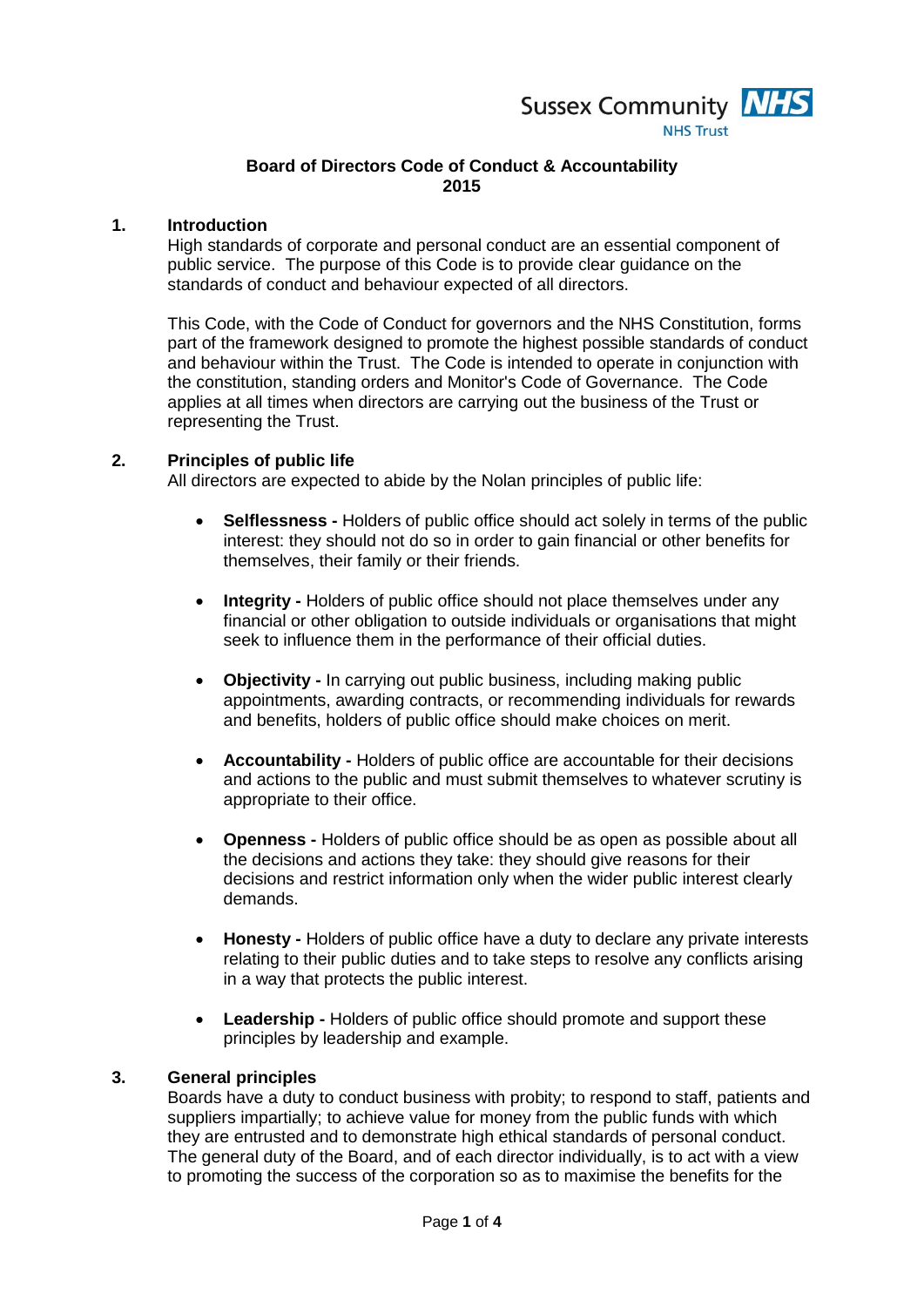members of the corporation as a whole and for the public. The Board therefore undertakes to set an example in the conduct of its business and to promote the highest corporate standards of conduct. The Board will lead in ensuring that the provisions of the constitution, the standing orders, financial standing orders and accompanying scheme of delegation conform to best practice and serve to enhance standards of conduct. The Board expects that this Code will inform and govern the decisions and conduct of all directors.

## **4. Confidentiality & access to information**

Directors must comply with the Trust's confidentiality policies and procedures. Directors must not disclose any confidential information, except in specified lawful circumstances.

Information on decisions made by the Board and information supporting those decisions should be made available in a way that is understandable. Positive responses should be given to reasonable requests for information and in accordance with the Freedom of Information Act 2000 and other applicable legislation, and directors must not seek to prevent a person from gaining access to information to which they are legally entitled.

The Trust has adopted policies and procedures to protect confidentiality of personal information and to ensure compliance with the Data Protection Act, the Freedom of Information Act and other relevant legislation which will be followed at all times by the Board of directors.

Nothing said in this Code precludes directors from making a protected disclosure within the meaning of the Public Disclosure Act 1998

## **5. Register of interests**

Directors are required to register all relevant interests in accordance with the provisions of the constitution. It is the responsibility of each director to provide an update to their register entry if their interests change. A pro forma is available from the Trust Secretary. Failure to register a relevant interest in a timely manner may constitute a breach of this Code.

# **6. Fit and proper person**

All directors are required to comply with *Care Quality Commission Regulation 5: Fit and proper persons: directors*. Directors must certify on appointment, and each year within the appraisal process, that they are/remain a fit and proper person. If circumstances change so that a director can no longer be regarded as a fit and proper person or if it comes to light that a director is not a fit and proper person, they are suspended from being a director with immediate effect pending confirmation and any appeal. Where it is confirmed that a director is no longer a fit and proper person, their board membership is terminated.

## **7. Conflicts of interest**

Directors have a statutory duty to avoid a situation in which they have (or can have) a direct or indirect interest that conflicts (or possibly may conflict) with the interests of the Trust. Directors have a further statutory duty not to accept a benefit from a third party by reason of being a director or doing (or not doing) anything in that capacity.

If a director has, in any way, a direct or indirect interest in a proposed transaction or arrangement with the Trust, the director must declare the nature and extent of that interest to the other directors. If such a declaration proves to be, or becomes, inaccurate or incomplete, a further declaration must be made. Any such declaration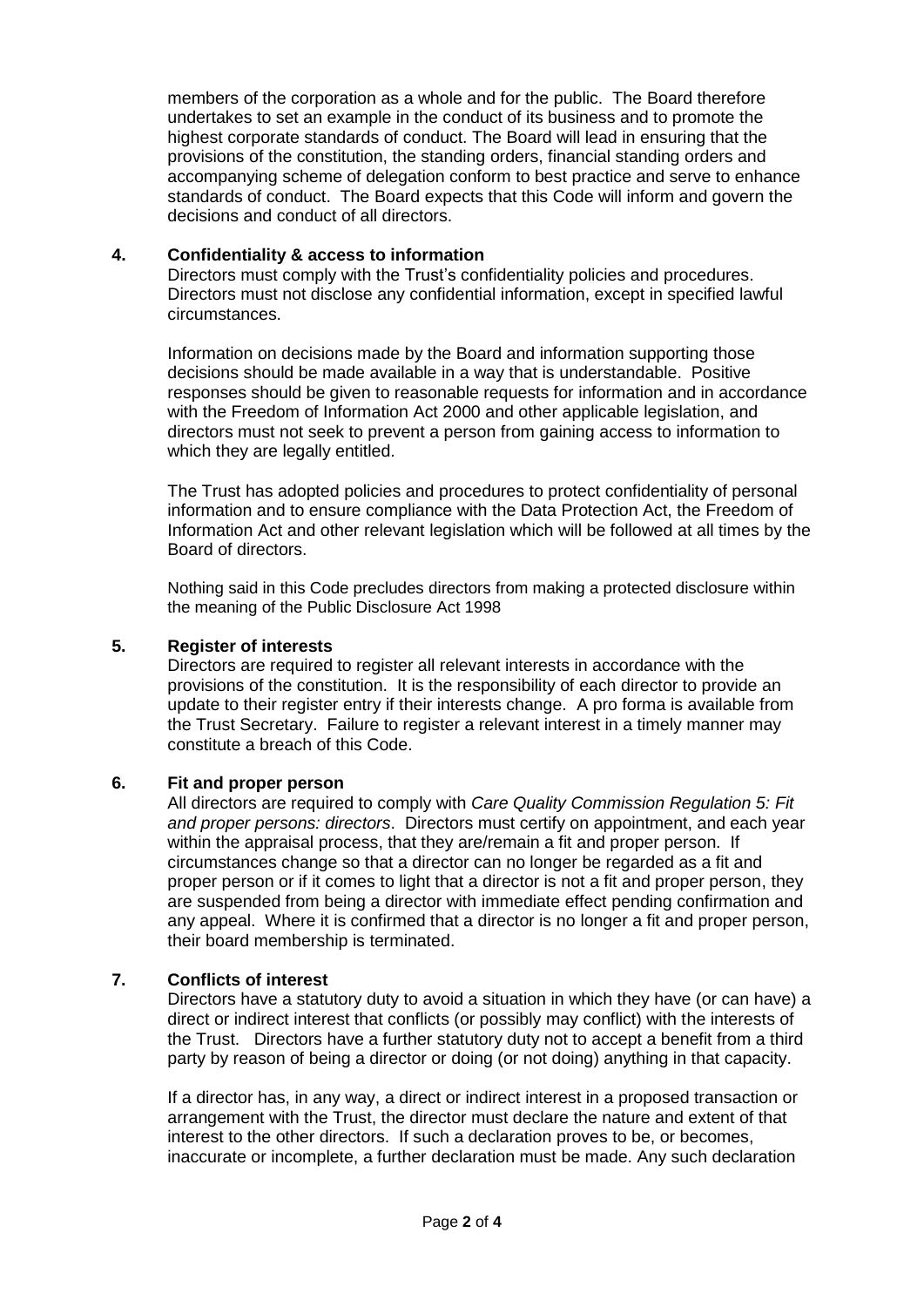must be made at the earliest opportunity and before the Trust enters into the transaction or arrangement.

The Chair will advise directors in respect of any conflicts of interest that arise during Board meetings, including whether the interest is such that the director should withdraw from the meeting for the period of the discussion. In the event of disagreement, it is for the Board to decide whether a director must withdraw from the meeting. The Trust secretary will provide advice on any conflicts that arise between meetings.

## **8. Gifts and hospitality**

The Board will set an example in the use of public funds and the need for good value when incurring public expenditure. The use of Trust funds for hospitality and entertainment, including hospitality at conferences or seminars, will be carefully considered. All expenditure on these items should be capable of justification as reasonable in the light of the general practice in the public sector. The Board is conscious of the fact that expenditure on hospitality or entertainment is the responsibility of management and is open to be challenged by the internal and external auditors and that ill-considered actions can damage the reputation of the Trust in the eyes of the community.

The Board has adopted a policy on gifts and hospitality which will be followed at all times by directors. Directors must not accept gifts or hospitality other than in compliance with this policy.

### **9. Raising matters of concern or "whistle-blowing"**

The Board acknowledges that staff must have a proper and widely publicised procedure for voicing complaints or concerns about maladministration, malpractice, breaches of this Code and other concerns of an ethical nature. The Board has adopted a "raising concerns" policy which will be maintained at all times.

## **10. Personal conduct**

Directors are expected to conduct themselves in a manner that reflects positively on the Trust and not to conduct themselves in a manner that could reasonably be regarded as bringing their office or the Trust into disrepute.

Specifically directors must:

- act in the best interests of the Trust and adhere to its values and this Code of conduct;
- respect others and treat them with dignity and fairness;
- seek to ensure that no one is unlawfully discriminated against and promote equal opportunities and social inclusion;
- be honest and act with integrity and probity;
- contribute to the workings of the Board in order for it to fulfil its role and functions;
- recognise that the Board is collectively responsible for the exercise of its powers and the performance of the Trust;
- raise concerns and provide appropriate challenge regarding the running of the Trust or a proposed action where appropriate;
- recognise the differing roles of the Chair, Senior Independent Director, Chief Executive, executive directors and non-executive directors;
- make every effort to attend meetings where practicable;
- adhere to good practice in respect of the conduct of meetings and respect the views of others;
- take and consider advice on issues where appropriate;